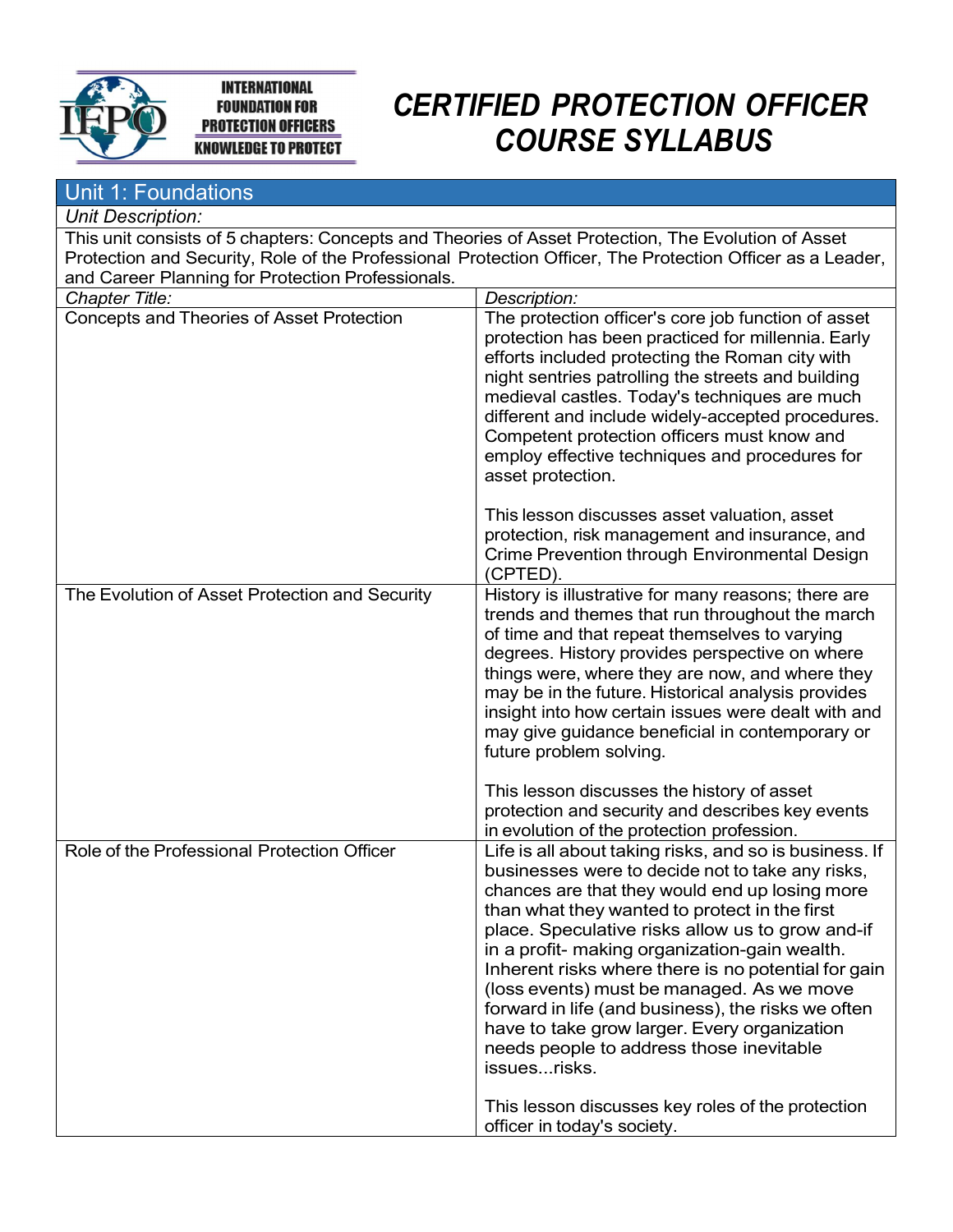| The Protection Officer as a Leader                  | Leaders and supervisors/managers are seldom<br>one and the same. Supervisors/Managers are<br>formally designated to lead their units, but some<br>true leaders are not tasked with direct line<br>supervision.<br>This lesson discusses the basic principles, skills,<br>and characteristics of leadership.                                                                                                                                                                                                                                                                                                                                                                                                                                                                                                            |
|-----------------------------------------------------|------------------------------------------------------------------------------------------------------------------------------------------------------------------------------------------------------------------------------------------------------------------------------------------------------------------------------------------------------------------------------------------------------------------------------------------------------------------------------------------------------------------------------------------------------------------------------------------------------------------------------------------------------------------------------------------------------------------------------------------------------------------------------------------------------------------------|
| <b>Career Planning for Protection Professionals</b> | Career planning is essential to becoming a<br>successful security professional.<br>This lesson discusses the importance of career<br>planning, describes the significance of education<br>and training, and defines relevant resources for<br>career planning, education, training, internships,<br>and licensing/certification. It also provides<br>information about networking, job searching, and<br>career advancement.                                                                                                                                                                                                                                                                                                                                                                                           |
| <b>Unit 2: Communications</b>                       |                                                                                                                                                                                                                                                                                                                                                                                                                                                                                                                                                                                                                                                                                                                                                                                                                        |
| Unit Description:                                   |                                                                                                                                                                                                                                                                                                                                                                                                                                                                                                                                                                                                                                                                                                                                                                                                                        |
| Stations and Dispatch Operations.                   | This unit presents three chapters: Effective Communications, Security Awareness, and Central Alarm                                                                                                                                                                                                                                                                                                                                                                                                                                                                                                                                                                                                                                                                                                                     |
| Chapter Title:                                      | Description:                                                                                                                                                                                                                                                                                                                                                                                                                                                                                                                                                                                                                                                                                                                                                                                                           |
| <b>Effective Communications</b>                     | Effective communications is the faithful<br>reproduction of a thought, idea, observation,<br>instruction, request, greeting, or warning<br>expressed in a verbal or written format, by<br>electronic alarm annunciation, or in pictorial media.<br>Faithful reproduction means that the<br>communicator's original message is both received<br>and understood by the targeted receiver or<br>receiver group. Effective communication is a<br>central component of effective protection officer<br>job performance, and requires two- way, mutual<br>understanding of intended messages.<br>This lesson describes effective communications<br>techniques for security professionals, discusses<br>communication myths and misconceptions and<br>defines procedures for proper use of various<br>communications devices. |
| <b>Security Awareness</b>                           | Security awareness has long been a goal of<br>organizations that strive to provide a safe and<br>secure environment for their employees and<br>customers, and for those who want to defend<br>precious assets. Security awareness operates<br>best when a reasonable plan is put together with<br>policies and procedures that support a<br>comprehensive team concept. A security<br>awareness team is crucial to sustaining a healthy<br>corporate environment, and it should include<br>everyone connected to corporate functions.                                                                                                                                                                                                                                                                                  |

 $\overline{\phantom{a}}$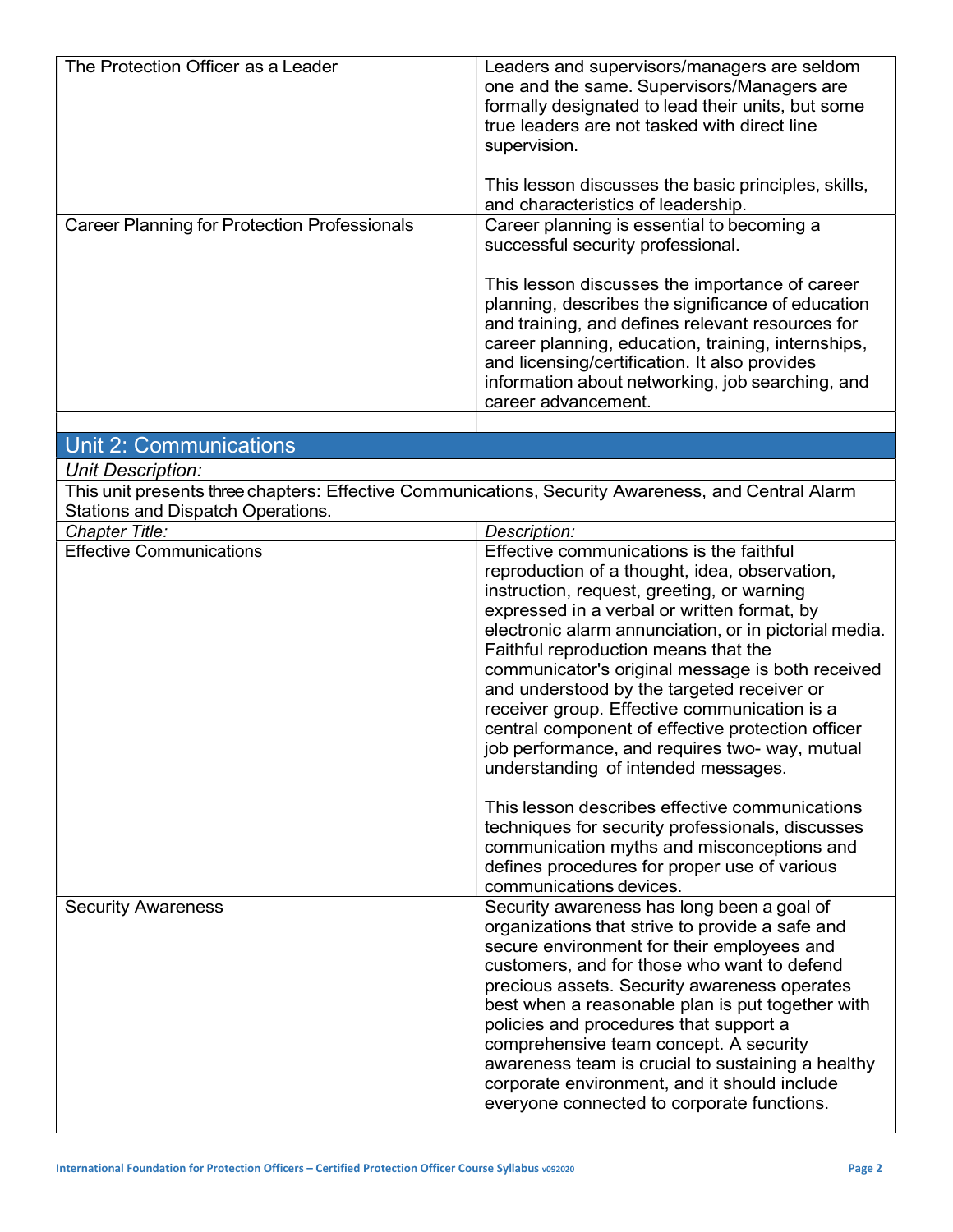| <b>Central Alarm Stations and Dispatch Operations</b> | This lesson discusses the importance of security<br>awareness to an organization's overall success<br>and describes ways to include both internal and<br>external stakeholders in creation of a safe and<br>secure environment.<br>Security breeches are often detected and<br>transmitted to a central dispatch function by<br>electronic devices and alarms. Protection officers'<br>actions in response to potential intrusions will be<br>enhanced by a comprehensive understanding of<br>alarm systems and dispatch center operations.<br>This lesson discusses the history of central alarm<br>stations and dispatch centers and their evolution<br>into today's more highly advanced operations. It<br>also describes types of alarm, control, and<br>computerized visitor management systems and<br>defines communication devices used by<br>dispatchers. |
|-------------------------------------------------------|-------------------------------------------------------------------------------------------------------------------------------------------------------------------------------------------------------------------------------------------------------------------------------------------------------------------------------------------------------------------------------------------------------------------------------------------------------------------------------------------------------------------------------------------------------------------------------------------------------------------------------------------------------------------------------------------------------------------------------------------------------------------------------------------------------------------------------------------------------------------|
|                                                       |                                                                                                                                                                                                                                                                                                                                                                                                                                                                                                                                                                                                                                                                                                                                                                                                                                                                   |
| <b>Unit 3: Protection Officer Functions</b>           |                                                                                                                                                                                                                                                                                                                                                                                                                                                                                                                                                                                                                                                                                                                                                                                                                                                                   |
| <b>Unit Description:</b>                              |                                                                                                                                                                                                                                                                                                                                                                                                                                                                                                                                                                                                                                                                                                                                                                                                                                                                   |
| and Crowd Management and Special Event Planning.      | This unit presents 4 chapters: Automation in Protection Operations, Patrol Principles, Traffic Control,                                                                                                                                                                                                                                                                                                                                                                                                                                                                                                                                                                                                                                                                                                                                                           |
| Chapter Title:                                        | Description:                                                                                                                                                                                                                                                                                                                                                                                                                                                                                                                                                                                                                                                                                                                                                                                                                                                      |
| Automation in Protection Operations                   | Rapid advances in automation have significantly<br>enhanced security operations. Competent security<br>professionals should be aware of this evolution<br>and current state-of-the-art devices.<br>This lesson discusses the history and the proper<br>application of automation in the protection                                                                                                                                                                                                                                                                                                                                                                                                                                                                                                                                                                |
|                                                       | industry, describes automation technology<br>applications, and defines protection officers' roles<br>with regard to automation.                                                                                                                                                                                                                                                                                                                                                                                                                                                                                                                                                                                                                                                                                                                                   |
| <b>Patrol Principles</b>                              | Patrol is the one function common to all security<br>agencies. The word "patrol" is likely derived from<br>the French word patrouiller, which originally meant<br>"to tramp in the mud." Competent security<br>professionals must be able to effectively perform<br>this core function.                                                                                                                                                                                                                                                                                                                                                                                                                                                                                                                                                                           |
|                                                       | This lesson discusses the history of security<br>patrols, their major purposes, and issues security<br>personnel may encounter while on patrol. It also<br>describes effective patrol techniques and defines<br>professional actions and attitudes for patrolling<br>officers.                                                                                                                                                                                                                                                                                                                                                                                                                                                                                                                                                                                    |
| <b>Traffic Control</b>                                | An officer directing traffic at a busy site provides<br>the most frequent contact between citizens and<br>security personnel. Professional performance of<br>what citizens recognize to be a difficult and<br>hazardous job helps generate and maintain public<br>respect.                                                                                                                                                                                                                                                                                                                                                                                                                                                                                                                                                                                        |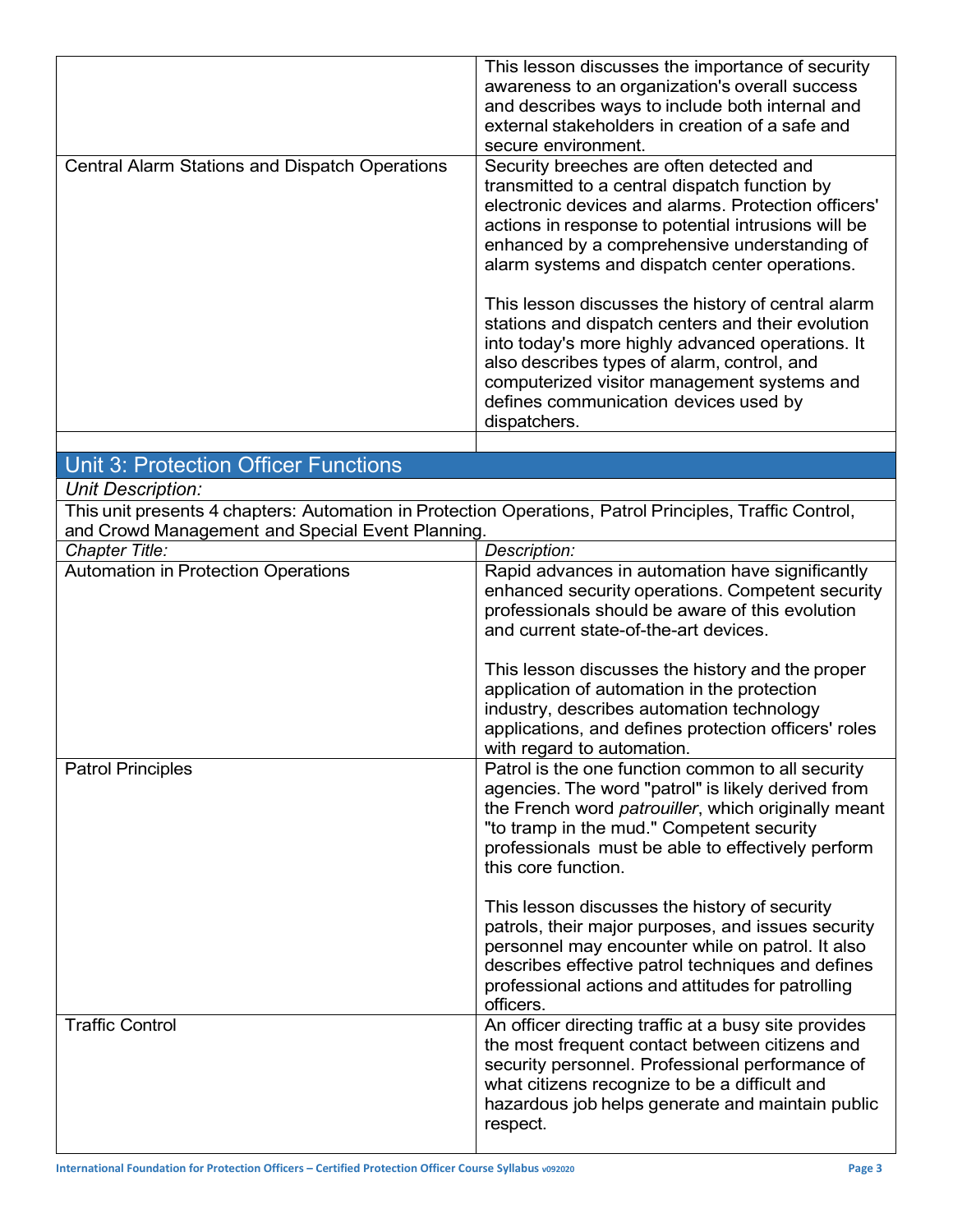|                                             | This lesson discusses basic elements of traffic<br>control and describes important hand signals and<br>general rules for traffic direction.                                                                                                                                                                                                                                                                                                                                                                                                                                                                         |
|---------------------------------------------|---------------------------------------------------------------------------------------------------------------------------------------------------------------------------------------------------------------------------------------------------------------------------------------------------------------------------------------------------------------------------------------------------------------------------------------------------------------------------------------------------------------------------------------------------------------------------------------------------------------------|
| Crowd Management and Special Event Planning | The best way to handle civil disturbances is to<br>prevent them from happening. However, we they<br>do occur, it becomes the responsibility of the<br>police, and often security forces, to restore order.<br>Competent security professionals must recognize<br>indications a disturbance is about to occur and<br>proper actions to restore order once a disturbance<br>is in progress.<br>This lesson describes various types of crowds and<br>crowd control techniques. It also discusses actions<br>to prevent disorder and defines responsibilities of<br>security officers, police, and riot control forces. |
|                                             |                                                                                                                                                                                                                                                                                                                                                                                                                                                                                                                                                                                                                     |

#### Unit 4: Crime Prevention and Physical Security

Unit Description:

This unit presents 5 chapters: Environmental Crime Control, Physical Security, Concepts and Applications, Alarm System Fundamentals, Access Control, and Detection Technology.

| Chapter Title:                                     | Description:                                                                                         |
|----------------------------------------------------|------------------------------------------------------------------------------------------------------|
| <b>Environmental Crime Control</b>                 | There is danger in thinking that once security<br>measures have been implemented, there will         |
|                                                    | never again be a crime or unwanted activity in the                                                   |
|                                                    | secured area. Unfortunately, factors such as the                                                     |
|                                                    | effects of displacement and diffusion of benefits<br>motivate wrongdoers and force security          |
|                                                    | practitioners to continually review potential threats                                                |
|                                                    | and adequacy of current security efforts.                                                            |
|                                                    | This lesson defines differences between                                                              |
|                                                    | environmental crime prevention and social crime                                                      |
|                                                    | prevention and discusses theories of crime<br>prevention. It also describes the Crime Prevention     |
|                                                    | through Environmental Design (CPTED) theory,                                                         |
|                                                    | Defensible Space through Urban Design, and other                                                     |
|                                                    | practical applications.                                                                              |
| <b>Physical Security Concepts and Applications</b> | Competent protection professionals must                                                              |
|                                                    | understand and be able to apply modern concepts<br>and equipment that enhance physical security.     |
|                                                    | This lesson discusses the basics concepts of                                                         |
|                                                    | physical security planning and applications of                                                       |
|                                                    | security lighting. It also defines types of glass                                                    |
|                                                    | glazing and intrusion detection and discusses                                                        |
|                                                    | other physical security features including system<br>monitoring, card access, door-locking hardware, |
|                                                    | closed-circuit television safes, vaults, and fencing.                                                |
|                                                    | In addition, it discusses options for continuing                                                     |
|                                                    | education and physical security certification.                                                       |
| Alarm System Fundamentals                          | Alarm systems often form the backbone of a                                                           |
|                                                    | facility's physical protection program and are very                                                  |
|                                                    | likely to be encountered by protection officers or                                                   |
|                                                    | security specialists as they perform their daily                                                     |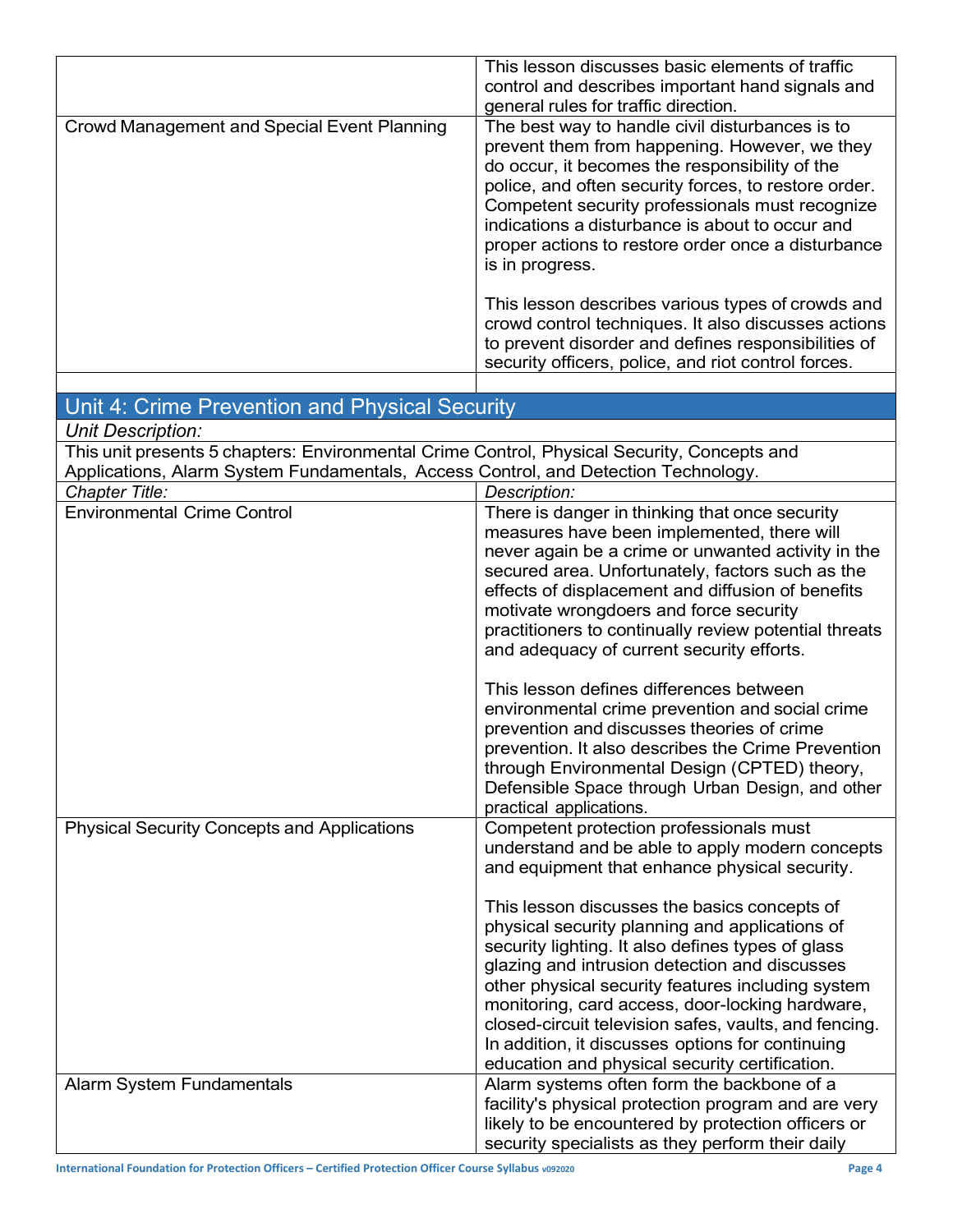|                                                                                                                    | duties. Professional protection and security officers<br>should understand the basic alarm system<br>components and functions.                                                                                                                                                                                                                                                                                                                                                               |
|--------------------------------------------------------------------------------------------------------------------|----------------------------------------------------------------------------------------------------------------------------------------------------------------------------------------------------------------------------------------------------------------------------------------------------------------------------------------------------------------------------------------------------------------------------------------------------------------------------------------------|
|                                                                                                                    | This lesson describes alarm system fundamentals,<br>types of alarm monitoring, and equipment used for<br>monitoring. It also discusses the layers of an alarm<br>system and various types of alarms and defines<br>proper methods for responding to security alarms.                                                                                                                                                                                                                         |
| <b>Access Control</b>                                                                                              | Control of access to property, services, events, or<br>information is a large part of asset protection. A<br>security officer will almost certainly be expected to<br>perform a duty relative to access control during<br>the course of his/her employment and should<br>therefore be familiar with the equipment and<br>procedures used to perform this core job task.                                                                                                                      |
|                                                                                                                    | This lesson discusses the concept of access<br>control and methods of implementation. It also<br>describes roles of professional security officers in<br>access control and the value of sound record<br>keeping and data storage practices.                                                                                                                                                                                                                                                 |
| Detection Technology                                                                                               | Protection officers are likely to be involved in<br>selection and implementation of detection<br>equipment and should therefore be aware of<br>current detection technology and devices.                                                                                                                                                                                                                                                                                                     |
|                                                                                                                    | This lesson discusses detection technology and<br>devices and describes advances in these areas. It<br>also defines considerations for selecting and<br>implementing various technology options for<br>enhancing asset protection.                                                                                                                                                                                                                                                           |
|                                                                                                                    |                                                                                                                                                                                                                                                                                                                                                                                                                                                                                              |
| Unit 5: Safety and Fire Protection                                                                                 |                                                                                                                                                                                                                                                                                                                                                                                                                                                                                              |
| <b>Unit Description:</b><br>Health and the Protection Officer, and An All-Hazards Approach to Hazardous Materials. | This unit presents 3 chapters: Fire Prevention, Detection, and Response, Occupational Safety and                                                                                                                                                                                                                                                                                                                                                                                             |
| <b>Chapter Title:</b>                                                                                              | Description:                                                                                                                                                                                                                                                                                                                                                                                                                                                                                 |
| Fire Prevention, Detection, and Response                                                                           | Fire has long been one of the most feared threats<br>to life and property. Fires not only destroy homes<br>and buildings, but they can also consume vast<br>expanses of wilderness or entire neighborhoods<br>and take the lives of people. Once initiated, fires<br>spread rapidly and become extremely hard to<br>control or extinguish. Protection professionals<br>must understand the nature of fire and effective<br>procedures for preventing, detecting, and<br>responding to fires. |
|                                                                                                                    | This lesson describes components of fire, fire<br>hazard areas, and types of fires. It also discusses<br>roles and responsibilities of protection<br>professionals in fire prevention, detection and<br>response.                                                                                                                                                                                                                                                                            |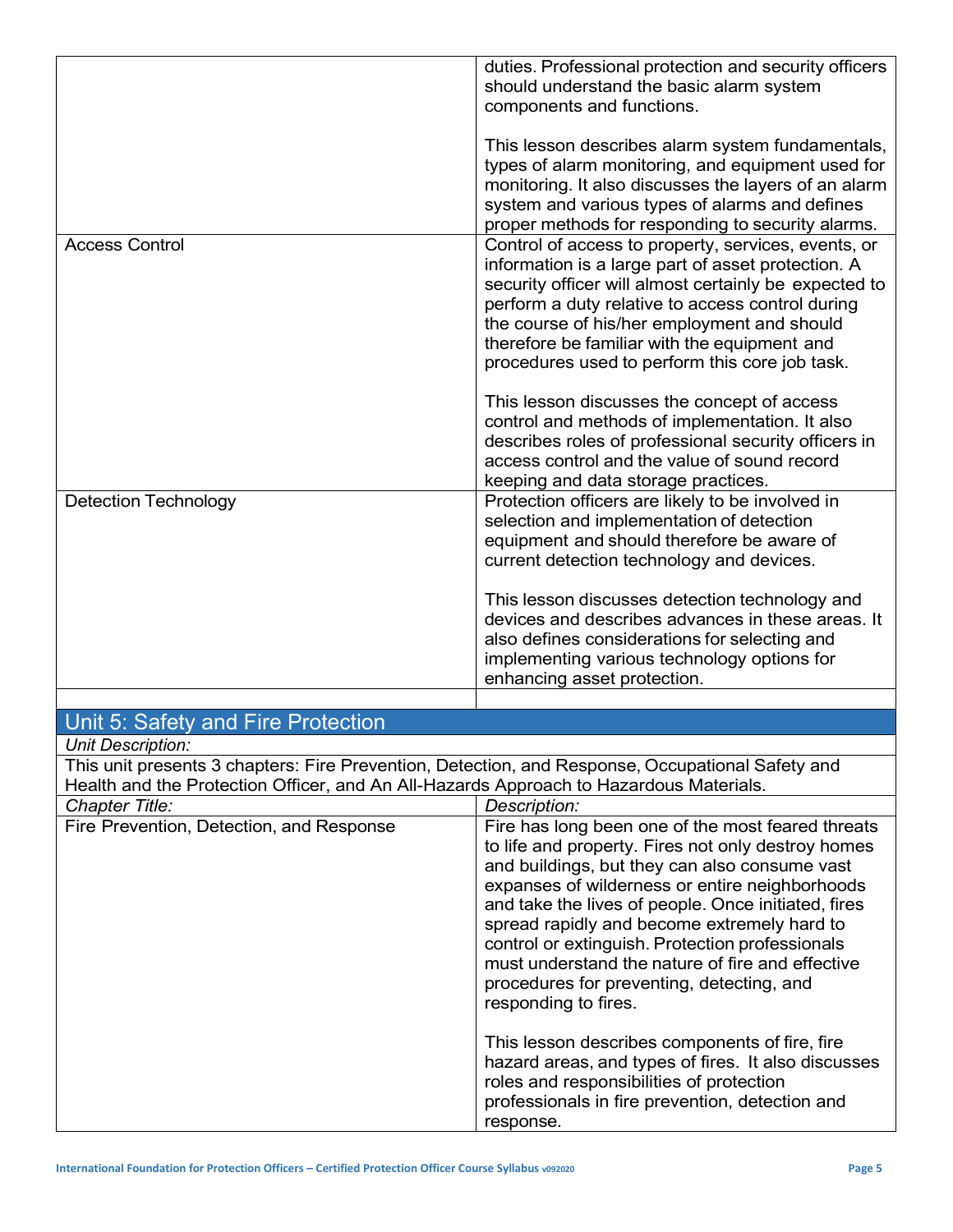| Occupational Safety and Health and the Protection<br>Officer<br>An All-Hazards Approach to Hazardous Materials | Risk can take many different forms. It can affect<br>people, information, tangible assets, reputation,<br>and the environment in all organizations. The<br>Occupational Safety and Health Administration<br>(OSHA) has many regulations with which<br>employers must comply. Protection officers are<br>likely to play key roles in risk identification and<br>mitigation and compliance with OSHA<br>requirements. Therefore, they require extensive,<br>specific knowledge necessary to perform these<br>tasks.<br>This lesson discusses the relationship between<br>work environment and health describes the basic<br>elements involved in establishing an Occupational<br>Safety and Health program. It also discusses<br>major causes of occupational accidents and<br>illnesses and the roles of the protection officer in<br>ensuring the safety and health of employees in the<br>workplace.<br>A hazardous material is anything that has the |
|----------------------------------------------------------------------------------------------------------------|--------------------------------------------------------------------------------------------------------------------------------------------------------------------------------------------------------------------------------------------------------------------------------------------------------------------------------------------------------------------------------------------------------------------------------------------------------------------------------------------------------------------------------------------------------------------------------------------------------------------------------------------------------------------------------------------------------------------------------------------------------------------------------------------------------------------------------------------------------------------------------------------------------------------------------------------------------|
|                                                                                                                | potential to cause harm to people or the<br>environment (plants, animals, and waterways) if<br>released in an uncontrolled manner.<br>There are literally millions of materials that could<br>be classified as hazardous. In addition, some<br>materials might not be considered hazardous in<br>their original state but become hazardous once<br>they are used or become "waste."<br>This lesson describes hazardous materials and                                                                                                                                                                                                                                                                                                                                                                                                                                                                                                                   |
|                                                                                                                | discusses protection officers' when responding to<br>hazardous materials incidents.                                                                                                                                                                                                                                                                                                                                                                                                                                                                                                                                                                                                                                                                                                                                                                                                                                                                    |
| Unit 6: Information Protection                                                                                 |                                                                                                                                                                                                                                                                                                                                                                                                                                                                                                                                                                                                                                                                                                                                                                                                                                                                                                                                                        |
| <b>Unit Description:</b>                                                                                       |                                                                                                                                                                                                                                                                                                                                                                                                                                                                                                                                                                                                                                                                                                                                                                                                                                                                                                                                                        |
| This unit presents Information Security and Counterintelligence                                                |                                                                                                                                                                                                                                                                                                                                                                                                                                                                                                                                                                                                                                                                                                                                                                                                                                                                                                                                                        |
| <b>Chapter Title:</b>                                                                                          | Description:                                                                                                                                                                                                                                                                                                                                                                                                                                                                                                                                                                                                                                                                                                                                                                                                                                                                                                                                           |
| Information Security and Counterintelligence                                                                   | Information is often a key business, corporate,<br>and/or personal asset that requires adequate<br>protection. Protection professionals should be able<br>to offer alternatives that ensure adequate<br>information security.<br>This lesson discusses information security and<br>counterintelligence and identifies various<br>information security vulnerabilities, security<br>countermeasures, and reasonable risk mitigation.<br>It also defines common roles of professional<br>protection officers and security service providers in<br>protection of sensitive information and intangible<br>assets.                                                                                                                                                                                                                                                                                                                                          |
|                                                                                                                |                                                                                                                                                                                                                                                                                                                                                                                                                                                                                                                                                                                                                                                                                                                                                                                                                                                                                                                                                        |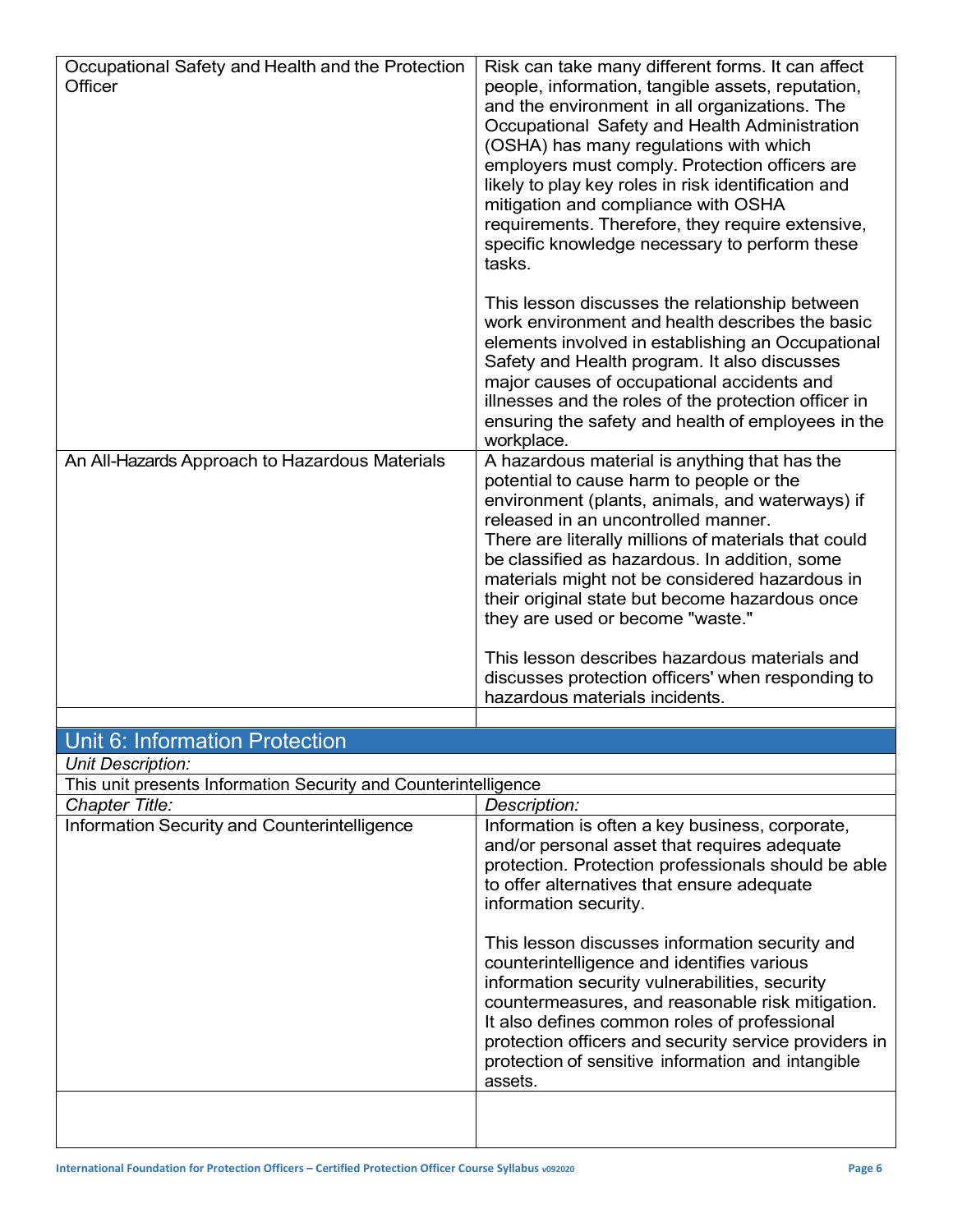## Unit 7: Deviance Crime and Violence

#### Unit Description:

This unit presents 5 chapters: Workplace Crime and Deviance, Substance Abuse, Workplace Violence, Crisis Intervention, and Strikes, Lockouts, and Labor Relations.

| Chapter Title:                      | Description:                                                                                                                                                                                                                                                                                                                                                                                                                                                                                                                                                    |  |
|-------------------------------------|-----------------------------------------------------------------------------------------------------------------------------------------------------------------------------------------------------------------------------------------------------------------------------------------------------------------------------------------------------------------------------------------------------------------------------------------------------------------------------------------------------------------------------------------------------------------|--|
| <b>Workplace Crime and Deviance</b> | In any organization, some employees will steal.<br>The more opportunity allowed for theft, the more<br>theft there will be. Protection officers are likely to<br>be responsible for preventing employee theft and<br>therefore require specific information about this<br>common crime.                                                                                                                                                                                                                                                                         |  |
|                                     | This lesson discusses theories of workplace crime<br>how these theories might be use minimize<br>occurrence. It also describes specific strategies<br>and actions for preventing and responding to<br>the most common crime at the workplace, theft.                                                                                                                                                                                                                                                                                                            |  |
| <b>Substance Abuse</b>              | Substance abuse is a threat to our society and<br>public safety. It favors no race, age group,<br>intelligence level, social or economic status, or<br>sex. It consumes anyone who dares to embrace<br>its false promises for perpetual self-gratification<br>and well-being and results in affected individuals<br>being ineffective and/or dangerous on the job.                                                                                                                                                                                              |  |
|                                     | This lesson discusses substance abuse in the<br>workplace and describes psychoactive drugs and<br>the behaviors resulting from their use and/or<br>abuse. It also defines risks these behaviors pose<br>for employees and employers.                                                                                                                                                                                                                                                                                                                            |  |
| <b>Workplace Violence</b>           | Violence is pervasive in our world and has been<br>part of human society since earliest recorded time.<br>Violence can range from threats and verbal abuse<br>to physical assaults and homicide and one of the<br>leading causes of job-related deaths in the United<br>States. Workplace violence is a specialized<br>problem that security professionals must deal with<br>in their day-to-day work lives. Therefore, protection<br>officers must understand causes and indications of<br>potential violence and how to prevent violence in<br>the workplace. |  |
|                                     | This lesson defines workplace violence and<br>describes actions organizations can take to<br>prevent workplace violence incidents. It also<br>discusses methods to better prepare the security<br>officer to recognize potential threats, take<br>appropriate preventive actions, and properly react<br>to incidents when they occur.                                                                                                                                                                                                                           |  |
| <b>Crisis Intervention</b>          | The risk that violence may be perpetrated against<br>individuals in our modern workplaces is a major<br>security/protection officer concern. The protection<br>officer, by the nature of his/her job function, must<br>deal with individuals who present the threat of<br>violent behavior. These individuals pose a serious                                                                                                                                                                                                                                    |  |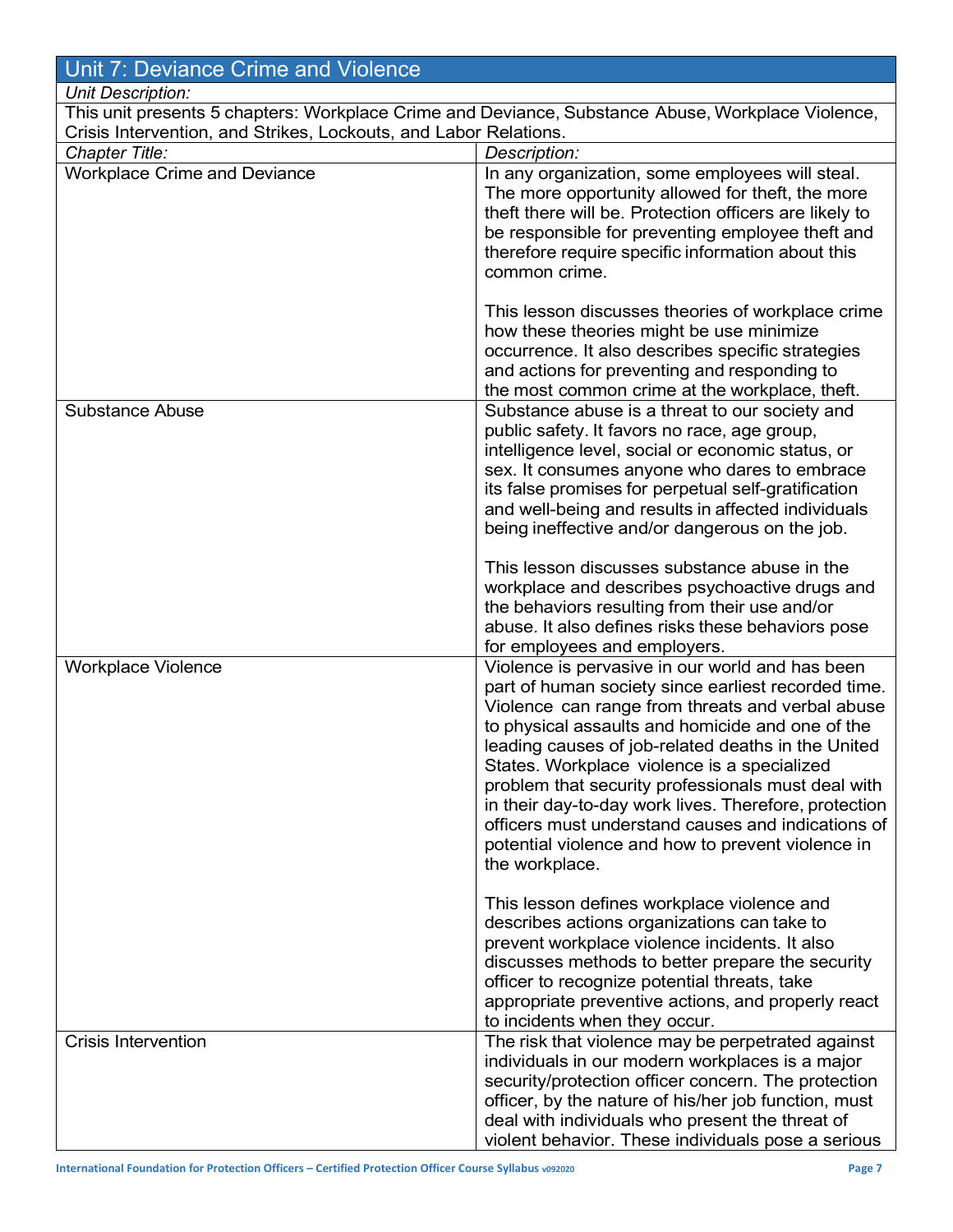|                                        | threat to themselves, employees, the public, and<br>security/protection personnel.                                                                                                                                                                                                                                                                                                                                                                                            |
|----------------------------------------|-------------------------------------------------------------------------------------------------------------------------------------------------------------------------------------------------------------------------------------------------------------------------------------------------------------------------------------------------------------------------------------------------------------------------------------------------------------------------------|
|                                        | This lesson discusses crisis intervention and other<br>techniques that aid in keeping protection officers<br>safe while their job duties.                                                                                                                                                                                                                                                                                                                                     |
| Strikes, Lockouts, and Labor Relations | Labor relations are a subsection of industrial<br>relations that include employers and employees<br>dealing with matters such as collective bargaining<br>and associated activities. Because disruptions in<br>normal labor relations can lead to major<br>disruptions in the workplace, protection officers<br>should have thorough knowledge of the security<br>practices and procedures that should be<br>implemented in event of a breakdown in civil labor<br>relations. |
|                                        | This lesson describes types of strikes and security<br>procedures that should be implemented before<br>and during strikes. It also discusses actions that<br>should be documented during a strike or employee<br>misconduct, and the importance of this<br>documentation in related disciplinary procedures.                                                                                                                                                                  |
| Unit 8: Risk and Threat Management     |                                                                                                                                                                                                                                                                                                                                                                                                                                                                               |

#### Unit Description:

This unit presents 4 chapters: Security Risk Management, Emergency Planning, Terrorism, and Antiterrorism, and VIP Protection

| Chapter Title:                  | Description:                                                                                                                                                                                                                                                                                                                                                                         |
|---------------------------------|--------------------------------------------------------------------------------------------------------------------------------------------------------------------------------------------------------------------------------------------------------------------------------------------------------------------------------------------------------------------------------------|
| <b>Security Risk Management</b> | Risk management is practiced by prudent<br>corporations and individuals. Protection/Security<br>officers are likely to have key roles in risk<br>mitigation and therefore require detailed<br>knowledge of relevant practices and procedures.                                                                                                                                        |
|                                 | This lesson defines key elements of security risk<br>management and risk management<br>cycles/processes. It also describes the practice of<br>risk management using thorough risk assessment<br>and risk monitoring programs and discusses tools<br>to assess situations, develop feasible options, and<br>recommended realistic solutions to meet defined<br>protection objectives. |
| <b>Emergency Planning</b>       | Emergencies large and small happen every day<br>and in all types of environments. Regardless of<br>their scale, emergencies have a number of things<br>in common including appropriate<br>protection/security officer responses.                                                                                                                                                     |
|                                 | This lesson defines types of potential emergencies<br>and discusses the importance of planning for<br>emergency situations. It also describes<br>procedures for creating, reviewing, and integrating<br>an emergency response plan.                                                                                                                                                  |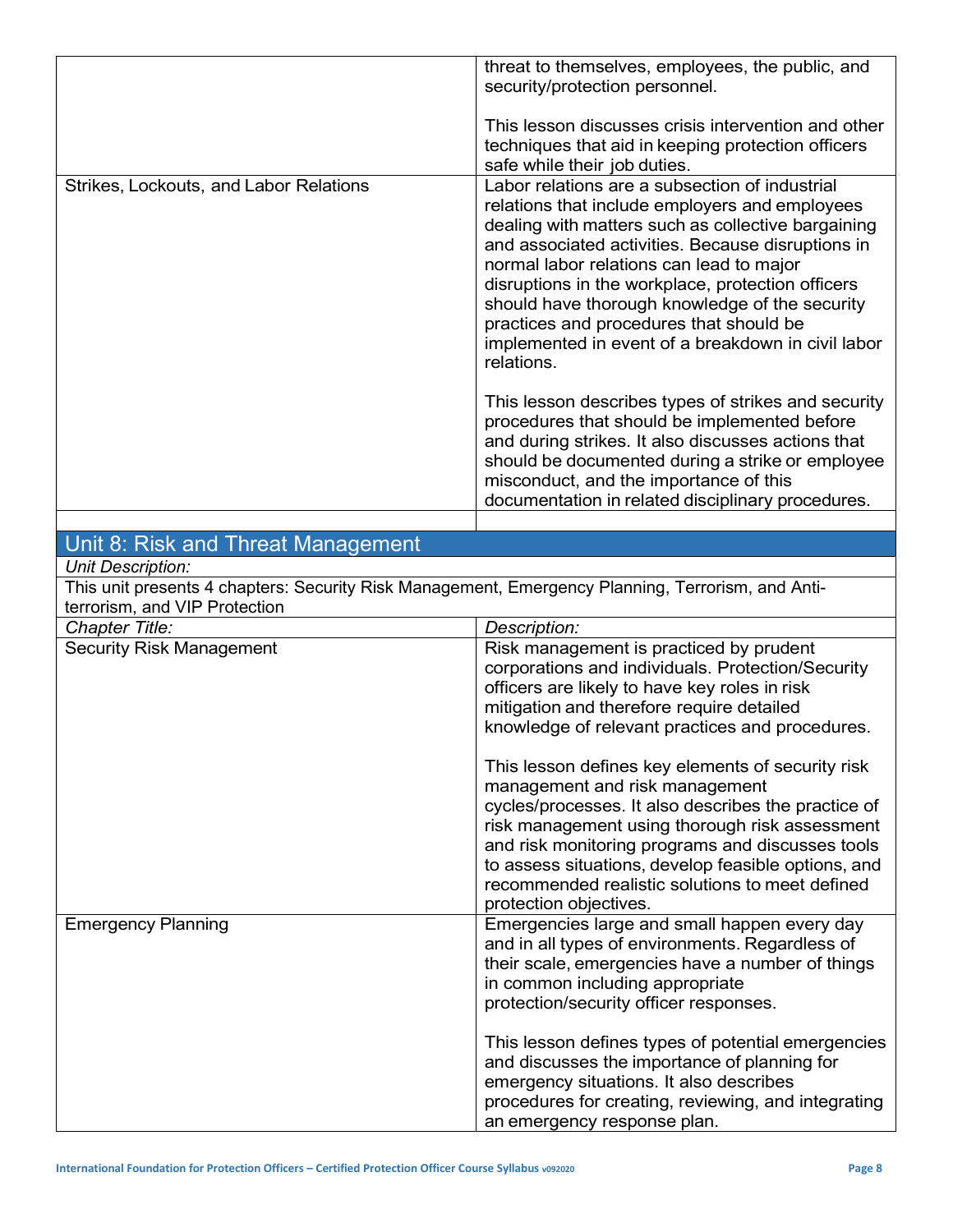| Terrorism                                                                                                                                                      | The world is experiencing an era of increased<br>terrorism that will likely continue for decades.<br>Protecting individuals and businesses from<br>terrorists' actions is a key security professionals'<br>responsibility that requires knowledge of terrorists'<br>motivations and potential actions, as well as steps<br>that should be taken to decrease threats of<br>terrorism.<br>This lesson defines terrorism describes the<br>environment in which terrorists operate and<br>discusses tactics that can be used by security<br>professionals to decrease threats posed by<br>terrorism. |
|----------------------------------------------------------------------------------------------------------------------------------------------------------------|--------------------------------------------------------------------------------------------------------------------------------------------------------------------------------------------------------------------------------------------------------------------------------------------------------------------------------------------------------------------------------------------------------------------------------------------------------------------------------------------------------------------------------------------------------------------------------------------------|
| Antiterrorism and VIP Protection                                                                                                                               | Terrorists' actions may focus on specific<br>individuals. Security professionals may be charged<br>with protecting key individuals and must therefore<br>have knowledge necessary to accomplish this<br>important task.<br>This lesson describes terrorist actions and<br>activities, ways to defend against them, and<br>appropriate security personnel actions in event of<br>hostage and suicide attack situations. It also<br>discusses procedures for creating an antiterrorist<br>strategy and defines common antiterrorist<br>techniques.                                                 |
|                                                                                                                                                                |                                                                                                                                                                                                                                                                                                                                                                                                                                                                                                                                                                                                  |
| Unit 9: Investigations                                                                                                                                         |                                                                                                                                                                                                                                                                                                                                                                                                                                                                                                                                                                                                  |
| <b>Unit Description:</b><br>This unit presents 5 chapters: Investigation: Concepts and Practices for Security Professionals, Crime<br>Writing and Field Notes. | and Incident Scene Procedures, Interviewing and Statements, Foundations for Surveillance, and Report                                                                                                                                                                                                                                                                                                                                                                                                                                                                                             |
| Chapter Title:                                                                                                                                                 | Description:                                                                                                                                                                                                                                                                                                                                                                                                                                                                                                                                                                                     |
| Investigation: Concepts and Practices for Security<br>Professionals                                                                                            | Investigation can take many forms-from the simple<br>asking of a few questions and recording answers<br>in a report to full-scale forensic examinations.<br>Although seldom recognized, conducting<br>investigations is a common security/protection<br>officer job task.<br>This lesson discusses preliminary and follow-up<br>investigations. It also defines the roles of<br>protection officers as liaisons and discusses<br>investigation tools and techniques, and proper<br>protocols for protection officers testifying following<br>an investigation.                                   |
| <b>Crime and Incident Scene Procedures</b>                                                                                                                     | When incidents that result in losses occur, it is<br>important that the scene is protected so that<br>evidence is not damaged or lost.<br>Security/protection officers are often called upon to<br>perform this task.                                                                                                                                                                                                                                                                                                                                                                            |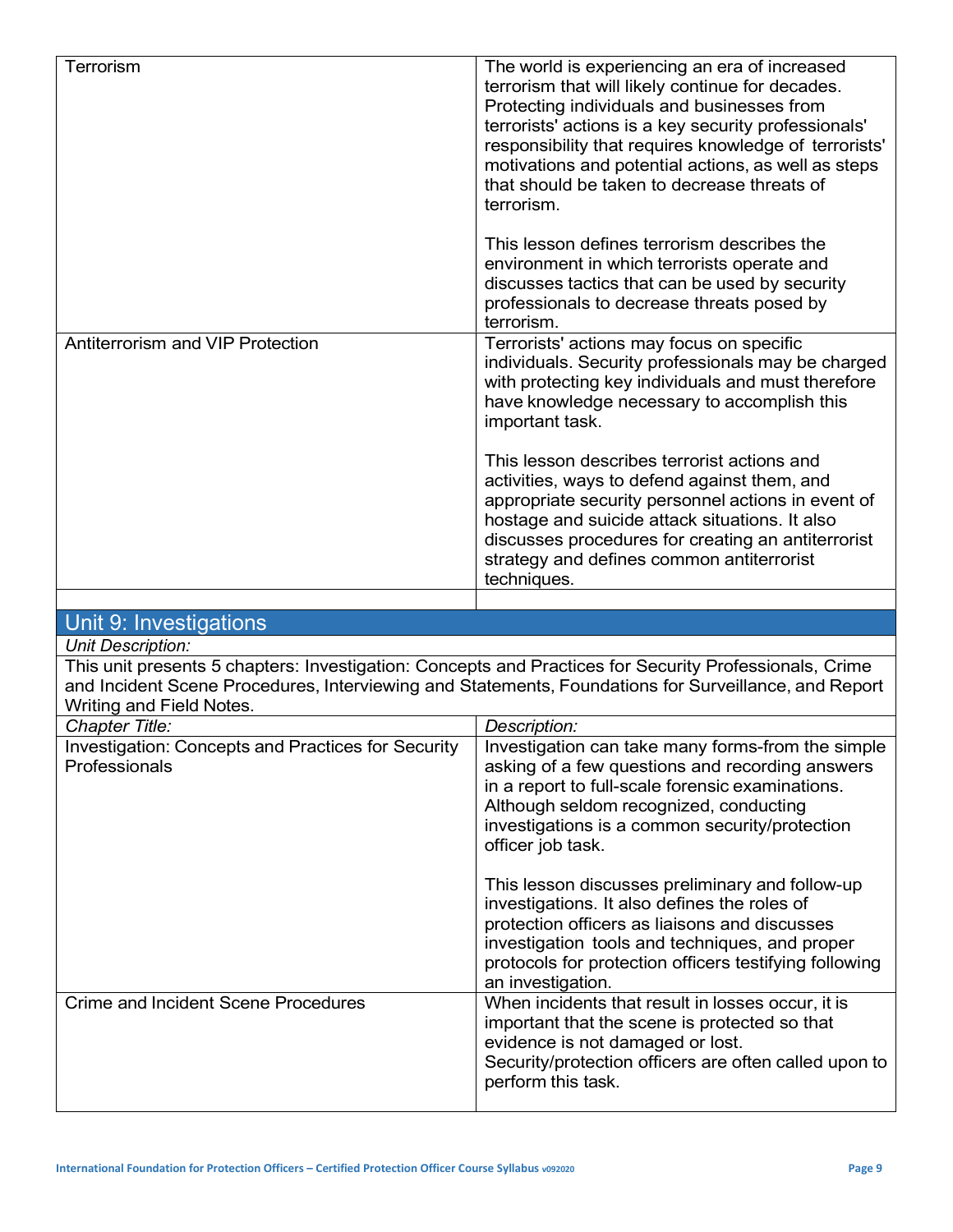|                                                 | This lesson describes skills the protection officer   |
|-------------------------------------------------|-------------------------------------------------------|
|                                                 | will require to manage an incident scene until        |
|                                                 | expert assistance arrives.                            |
| <b>Interviewing and Statements</b>              | It is normally a trained investigator's duty to       |
|                                                 | conduct interviews and obtain statements.             |
|                                                 | However, while performing duties to protect an        |
|                                                 | incident scene, protection officers will often be in  |
|                                                 | situations where persons will speak to them and       |
|                                                 | reveal information that is important to investigation |
|                                                 | of the incident or crime. It is therefore important   |
|                                                 | that protection officers understand the importance    |
|                                                 | of statements, whether written or verbal, and how     |
|                                                 | to properly conduct themselves when engaged in        |
|                                                 | interviews or obtaining information or statements.    |
|                                                 | This lesson defines interviews and statements and     |
|                                                 | discusses the importance of verbal and nonverbal      |
|                                                 | communication during an interview. It also            |
|                                                 | describes proper procedures for interviewing          |
|                                                 | witnesses, victims, and suspects.                     |
| <b>Foundations for Surveillance</b>             | Surveillance can range from a lone person             |
|                                                 | observing individuals and/or events to extremely      |
|                                                 | large, sophisticated, and complex electronic          |
|                                                 | arrays that requires three or more people to          |
|                                                 | monitor. Regardless of the scope,                     |
|                                                 | security/protections officers may be required to      |
|                                                 | perform surveillance and should therefore possess     |
|                                                 | the required knowledge and skills.                    |
|                                                 | This lesson discusses types of surveillance           |
|                                                 | operations and equipment requirements. It also        |
|                                                 | defines laws and privacy issues pertaining to         |
|                                                 | surveillance describes guidelines for recording and   |
|                                                 | retaining information derived from surveillance       |
|                                                 | operations.                                           |
| <b>Report Writing and Field Notes</b>           | As in many other professions, reports are             |
|                                                 | essential to the security industry. In fact, report   |
|                                                 | writing is one of the most essential                  |
|                                                 | security/protection officer functions.                |
|                                                 | Security/protection officers' reports are often       |
|                                                 | considered to be direct reflections of their          |
|                                                 | professionalism.                                      |
|                                                 | This lesson discusses the basic components and        |
|                                                 | importance of report writing. It also defines the     |
|                                                 | purposes of field notes in report writing and the     |
|                                                 | describes qualities of good reports.                  |
|                                                 |                                                       |
| Unit 10: Legal Aspects of Security              |                                                       |
| <b>Unit Description:</b>                        |                                                       |
| This course presents Legal Aspects of Security. |                                                       |
| Chapter Title:                                  | Description:                                          |
| <b>Legal Aspects of Security</b>                | Laws are enacted to ensure individuals keep their     |
|                                                 | promises, not cause harm, and act in the best         |
|                                                 | interests of society. When laws are broken,           |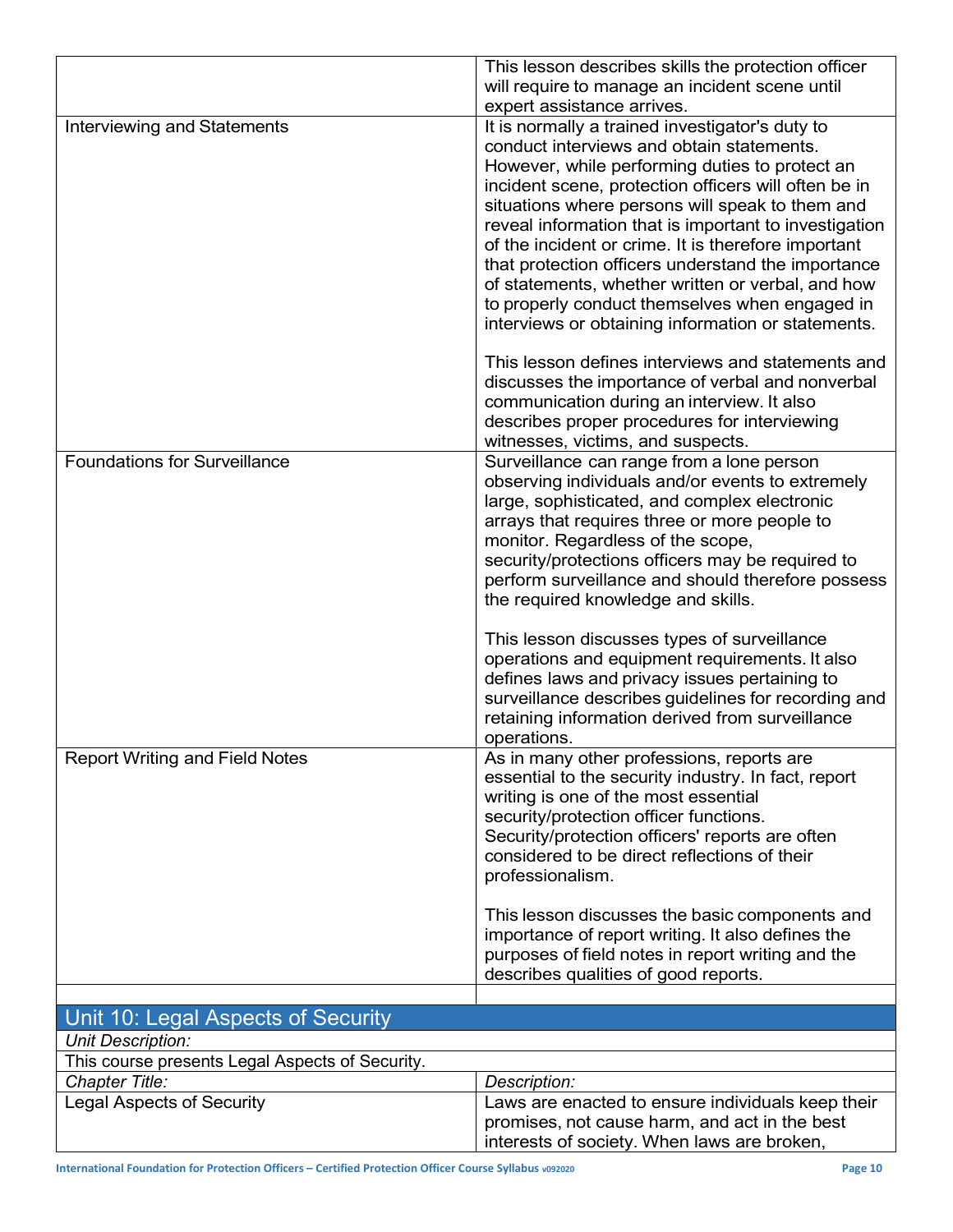| security/protection officers may be called upon to<br>act. However, to protect themselves and/or their<br>employers, they must know what actions are<br>usually considered legal and appropriate.                                                                                                      |
|--------------------------------------------------------------------------------------------------------------------------------------------------------------------------------------------------------------------------------------------------------------------------------------------------------|
| This lesson describes how the current legal<br>system developed and defines differences<br>between criminal and civil law. It also discusses<br>actions security officers and their employers can<br>use to protect themselves against liability and the<br>potential costs of litigation and damages. |
|                                                                                                                                                                                                                                                                                                        |

| Unit 11: Officer Safety and Use of Force                                                               |                                                                                                                                                                                                                                                                                                                                                                                                                                                                                                |
|--------------------------------------------------------------------------------------------------------|------------------------------------------------------------------------------------------------------------------------------------------------------------------------------------------------------------------------------------------------------------------------------------------------------------------------------------------------------------------------------------------------------------------------------------------------------------------------------------------------|
| Unit Description:                                                                                      |                                                                                                                                                                                                                                                                                                                                                                                                                                                                                                |
| This unit presents 4 chapters: Use of Force, Defensive Tactics and Officer Safety, Industrial Hazards, |                                                                                                                                                                                                                                                                                                                                                                                                                                                                                                |
| Safety, and the Security Patrol Officer, and Apprehension and Detention Procedures.                    |                                                                                                                                                                                                                                                                                                                                                                                                                                                                                                |
| Chapter Title:                                                                                         | Description:                                                                                                                                                                                                                                                                                                                                                                                                                                                                                   |
| Use of Force                                                                                           | Even when acting in an official capacity, laws and<br>moral codes restrain the amount of force a person<br>is allowed to use against another human being.<br>Use of excessive force can subject a<br>security/protection officer and/or his/her employer<br>to legal prosecution and/or civil penalties. It is<br>therefore of utmost importance that<br>security/protection personnel understand the laws<br>and concepts that determine the degree of force<br>that can be justifiably used. |
| Defensive Tactics and Officer Safety                                                                   | This lesson discusses the general concepts of use<br>of force. It also describes general situations when<br>force is permitted, when retreat is appropriate, and<br>when force may be deemed "excessive.<br>Security officers' jobs involve protecting people,                                                                                                                                                                                                                                 |
|                                                                                                        | property, and other assets. However, their most<br>important job is ensuring their personal safety.<br>This lesson discusses the concept of officer safety<br>and describes general situations that may warrant<br>use of various defense options, ranging from<br>verbal conflict resolution to deadly force.                                                                                                                                                                                 |
| Industrial Hazards, Safety, and the Security Patrol<br>Officer                                         | The security officer is a valuable member of a<br>facility safety team. This role is critical for<br>prevention, reporting, and investigation of<br>workplace accidents/incidents and overall<br>maintenance of a secure workplace. The role of<br>security personnel should focus on identifying risks<br>that may evolve into critical safety conditions.                                                                                                                                    |
|                                                                                                        | This lesson discusses the various forms of criminal<br>violence and safety hazards that can occur in the<br>workplace. It also describes proper methods for<br>conducting security risk assessments and self-<br>assessments, and for protecting oneself from<br>injuries in the workplace.                                                                                                                                                                                                    |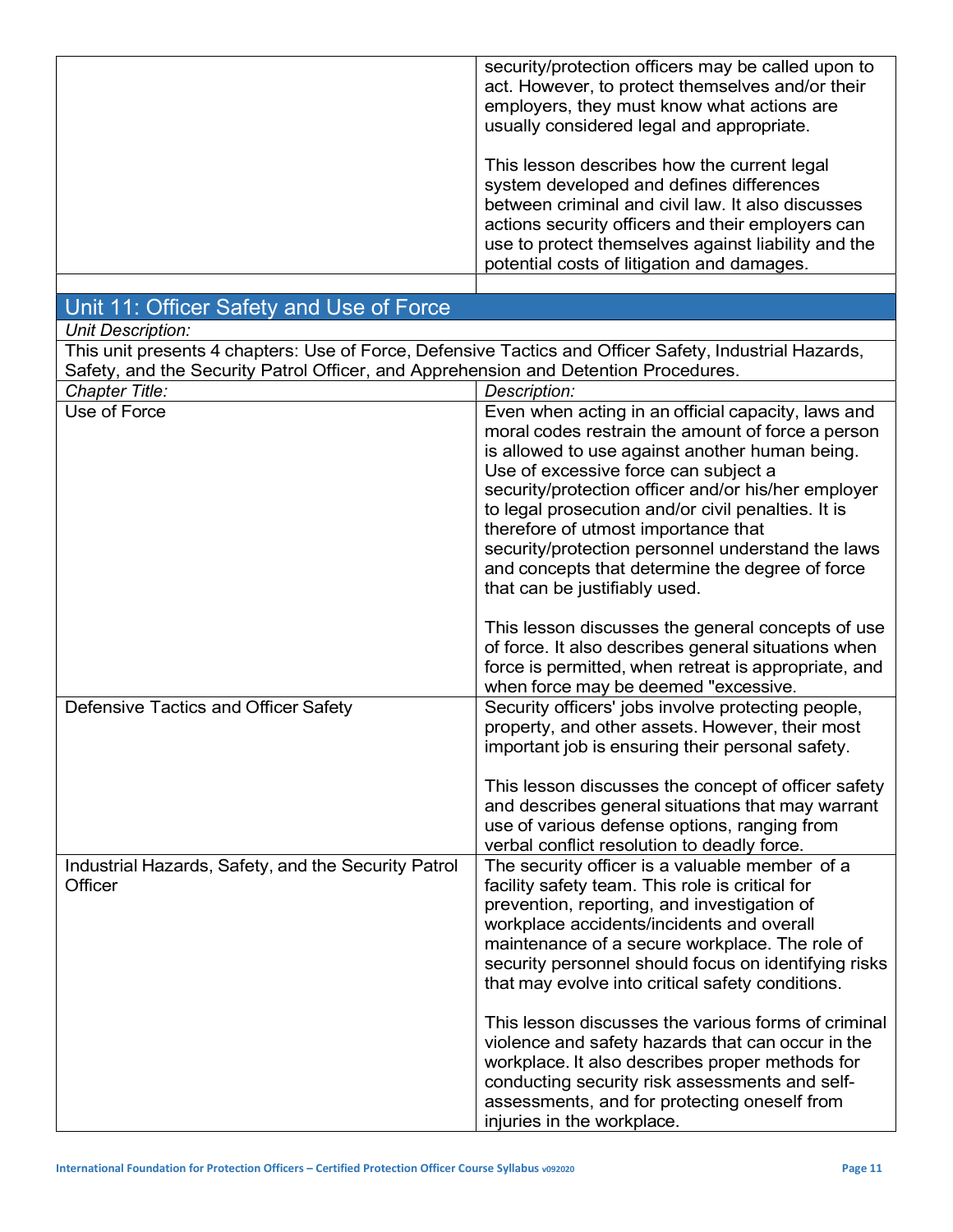| Apprehension and Detention Procedures | Apprehending and/or detaining a person against<br>his/her will, commonly referred to as "arrest," is a<br>serious matter. Most "sworn" law enforcement<br>officers are granted the legal authority to arrest;<br>many security/protection officers are not. It may be<br>legal for security/protection officers to apprehend<br>and detain an individual under certain<br>circumstances, but doing so when not appropriate<br>or warranted can have significant repercussions. It<br>is therefore critical for security/protections to know                                                                                                                                       |
|---------------------------------------|-----------------------------------------------------------------------------------------------------------------------------------------------------------------------------------------------------------------------------------------------------------------------------------------------------------------------------------------------------------------------------------------------------------------------------------------------------------------------------------------------------------------------------------------------------------------------------------------------------------------------------------------------------------------------------------|
|                                       | and consider all factors relevant to apprehension<br>and detention.<br>This lesson defines the term arrest and describes<br>what constitutes an arrest and submission to<br>authority. It also discusses the importance of<br>officers knowing their authority and jurisdiction and<br>applying the reasonableness standard to their<br>duties. In addition, it identifies criminal and civil<br>laws that a security/protection officer can be<br>charged with if he/she exceeds his/her authority or<br>fails to properly apply the reasonableness<br>standard and defines tactical guidelines to employ<br>when the need to take physical control of another<br>person arises. |
|                                       |                                                                                                                                                                                                                                                                                                                                                                                                                                                                                                                                                                                                                                                                                   |

### Unit 12: Relations with Others

Unit Description:

This unit presents 5 chapters: Human Relations in a Global Environment, Public Relations, Community Relations: Making the Strategy Come Alive, Networking and the Liaison Function, and Ethics and Professionalism.

| Chapter Title:                          | Description:                                                                                                                                                                                                                                                                                                                                                                                |
|-----------------------------------------|---------------------------------------------------------------------------------------------------------------------------------------------------------------------------------------------------------------------------------------------------------------------------------------------------------------------------------------------------------------------------------------------|
| Human Relations in a Global Environment | Security personnel are obligated to help and<br>protect all persons in their work setting. They<br>should not prejudge people or discriminate against<br>specific groups. Doing so is bad for customer<br>relations and may be a violation of law.                                                                                                                                          |
|                                         | This lesson discusses human relations and the<br>importance of understanding and respecting<br>diversity. It also describes actions that enhance<br>communication and defines ethical behavior.                                                                                                                                                                                             |
| <b>Public Relations</b>                 | Public relations implies mutual understanding<br>between an organization and its constituent. With<br>respect to security, the term "public" is defined as<br>a group of people sharing a common interest<br>relative to the work environment, plus the general<br>public. Security/protection officers are expected to<br>foster sound public relations by their attitudes and<br>actions. |
|                                         | This lesson defines public relations and discusses<br>the importance of projecting a positive image to<br>others including local communities and the media.<br>It also describes methods for promoting effective                                                                                                                                                                            |